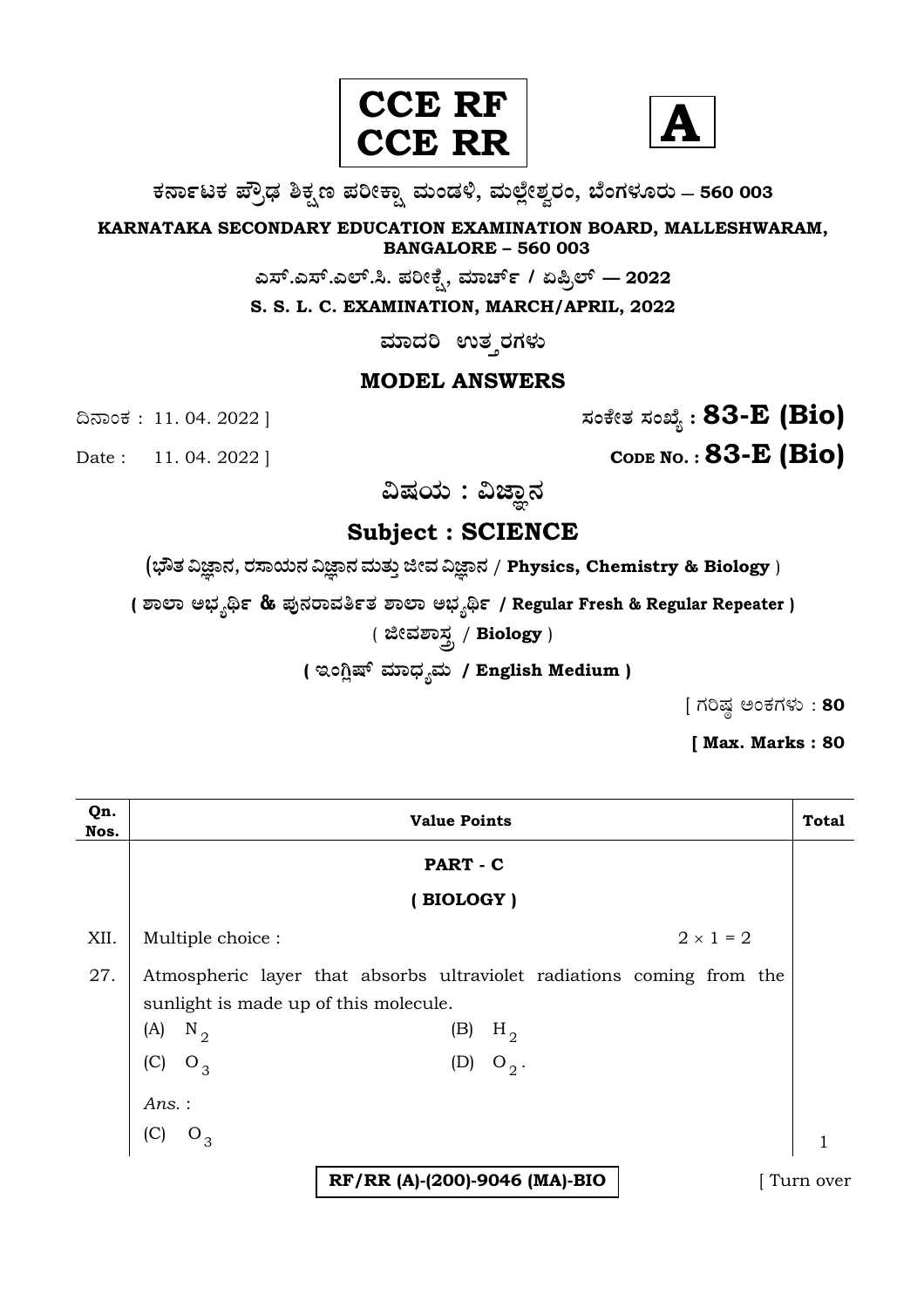| 83-E (Bio) |  |
|------------|--|
|------------|--|

## **83-B (Biology)** 2 **CCE RF & RR**

| 83-E (Bio)  | $\sqrt{2}$                                                                                                             |                                                                            | <b>CCE RF &amp; RR</b> |  |
|-------------|------------------------------------------------------------------------------------------------------------------------|----------------------------------------------------------------------------|------------------------|--|
| Qn.<br>Nos. | <b>Value Points</b>                                                                                                    |                                                                            | <b>Total</b>           |  |
| 28.         | In humans, sexually transmitted viral infection is                                                                     |                                                                            |                        |  |
|             | <b>AIDS</b><br>(A)<br>(B)                                                                                              | Syphilis                                                                   |                        |  |
|             | Tuberculosis<br>(D)<br>(C)                                                                                             | Gonorrhoea.                                                                |                        |  |
|             | $Ans.$ :                                                                                                               |                                                                            |                        |  |
|             | <b>AIDS</b><br>(A)                                                                                                     |                                                                            | 1                      |  |
| XIII.       | Answer the following questions :                                                                                       | $2 \times 1 = 2$                                                           |                        |  |
| 29.         | What is the role of decomposers in an ecosystem?                                                                       |                                                                            |                        |  |
|             | Ans.:                                                                                                                  |                                                                            |                        |  |
|             | Decompose dead wastes (organic) of plants and animals thus keep<br>surroundings clean and maintain ecological balance. |                                                                            |                        |  |
|             |                                                                                                                        | (Any other suitable answer)                                                | 1                      |  |
| 30.         |                                                                                                                        | In males, testes are located outside the abdominal cavity in scrotum. Why? |                        |  |
|             | $Ans.$ :                                                                                                               |                                                                            |                        |  |
|             | Because to maintain lower temperature required for the formation of sperms                                             |                                                                            |                        |  |
|             | than the normal body temperature.                                                                                      |                                                                            | 1                      |  |
| XIV.        | Answer the following questions :                                                                                       |                                                                            | $3 \times 2 = 6$       |  |
| 31.         | Mention the function of the following plant hormones :                                                                 |                                                                            |                        |  |
|             | Auxin<br>$\mathbf{i}$                                                                                                  |                                                                            |                        |  |
|             | Cytokinin.<br>$\overline{11}$                                                                                          |                                                                            |                        |  |
|             | Ans.:                                                                                                                  |                                                                            |                        |  |
|             | Auxin:<br>i)                                                                                                           |                                                                            |                        |  |
|             | Helps the cells in the stems and the cells in the many parts of the plant                                              |                                                                            |                        |  |
|             | body to grow longer.                                                                                                   | (Any suitable answer)                                                      | 1                      |  |
|             | Cytokinin:<br>$\overline{ii}$                                                                                          |                                                                            |                        |  |
|             | Promotes cell division in fruits and seeds<br>$\star$                                                                  |                                                                            |                        |  |
|             | Helps in promoting overall growth of plants.<br>$\star$                                                                | $($ any <i>one</i> $)$ 1                                                   | 2                      |  |
| 32.         | Draw the diagram showing the longitudinal section of a flower and label<br>'ovary'.                                    |                                                                            |                        |  |
|             | Ans. :                                                                                                                 |                                                                            |                        |  |
|             | RF/RR (A)-(200)-9046 (MA)-BIO                                                                                          |                                                                            |                        |  |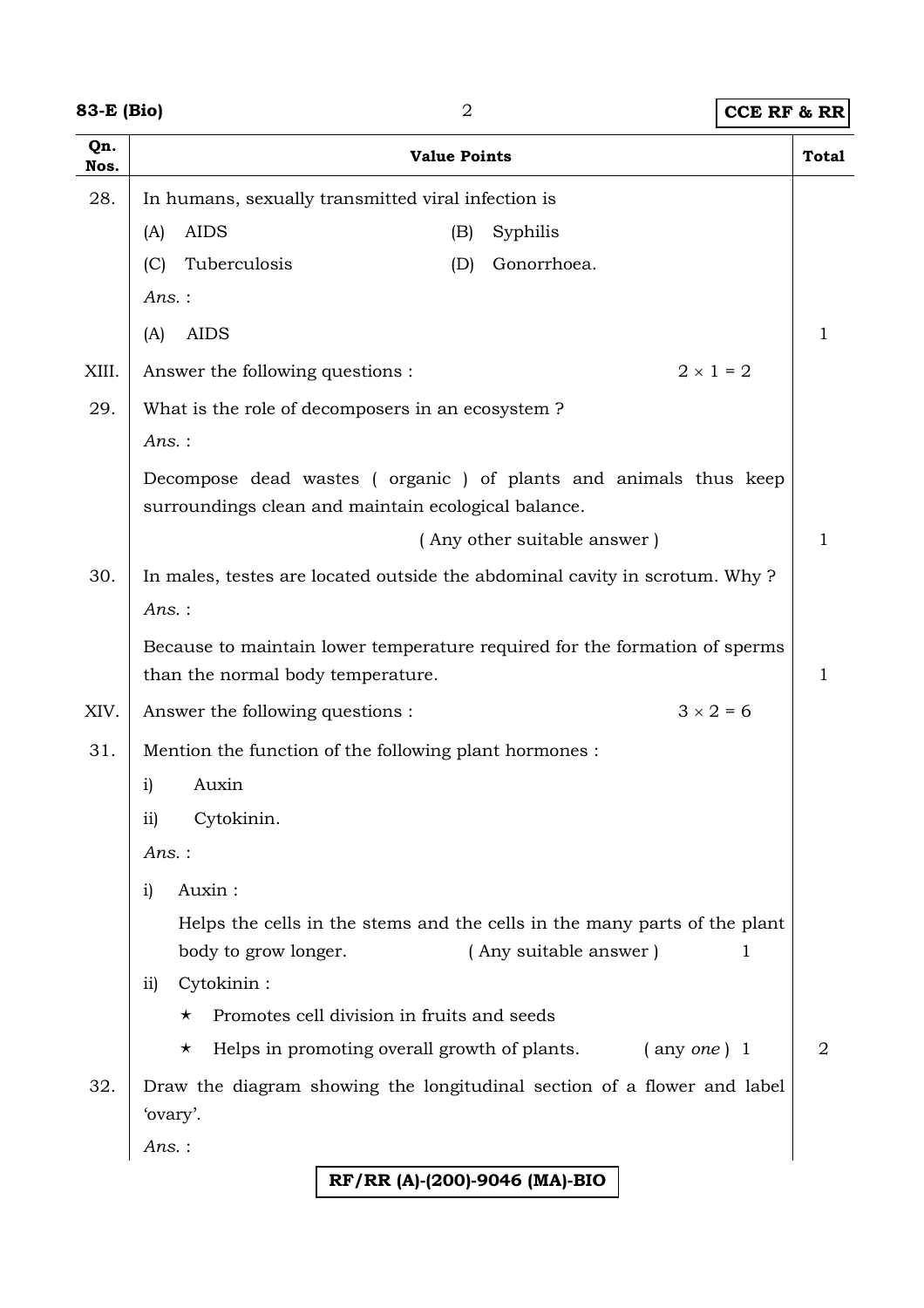|             | <b>CCE RF &amp; RR</b>                                                                                                                                          |                                                             | 3                              |                               |                                                                  | 83-E (Bio)     |
|-------------|-----------------------------------------------------------------------------------------------------------------------------------------------------------------|-------------------------------------------------------------|--------------------------------|-------------------------------|------------------------------------------------------------------|----------------|
| Qn.<br>Nos. |                                                                                                                                                                 |                                                             | <b>Value Points</b>            |                               |                                                                  | <b>Total</b>   |
|             |                                                                                                                                                                 |                                                             |                                |                               | Ovary                                                            |                |
|             |                                                                                                                                                                 |                                                             | Longitudinal section of flower |                               |                                                                  |                |
|             |                                                                                                                                                                 |                                                             |                                |                               | Diagram $-1\frac{1}{2}$                                          |                |
|             |                                                                                                                                                                 |                                                             |                                |                               | Labelling $-\frac{1}{2}$                                         | 2              |
| 33.         | Give reason:                                                                                                                                                    |                                                             |                                |                               |                                                                  |                |
|             | a)                                                                                                                                                              | 'Ventricles of the human heart have thick wall.'            |                                |                               |                                                                  |                |
|             | b)                                                                                                                                                              | mammals and birds.'                                         |                                |                               | It is necessary to separate oxygenated and deoxygenated blood in |                |
|             | $Ans.$ :                                                                                                                                                        |                                                             |                                |                               |                                                                  |                |
|             | Since ventricles have to pump blood into various organs.<br>1<br>a)                                                                                             |                                                             |                                |                               |                                                                  |                |
|             | b)                                                                                                                                                              |                                                             |                                |                               | Since they need more energy to maintain their body temperature   |                |
|             | constant.                                                                                                                                                       |                                                             |                                |                               | 1                                                                | $\overline{2}$ |
| XV.         | $3 \times 3 = 9$<br>Answer the following questions :                                                                                                            |                                                             |                                |                               |                                                                  |                |
| 34.         | When a tall $(TT)$ pea plant is crossed with a dwarf $(t)$ pea plant, represent<br>the result obtained in $F_2$ generation of monohybrid cross with the help of |                                                             |                                |                               |                                                                  |                |
|             |                                                                                                                                                                 | checker board and mention the ratio of varieties of plants. |                                |                               |                                                                  |                |
|             | $Ans.$ :                                                                                                                                                        |                                                             |                                |                               |                                                                  |                |
|             |                                                                                                                                                                 | Gametes                                                     | T                              | t                             |                                                                  |                |
|             |                                                                                                                                                                 | T                                                           | $\cal T\cal T$                 | Tt                            |                                                                  |                |
|             |                                                                                                                                                                 | $\boldsymbol{t}$                                            | Tt                             | tt                            | $\overline{2}$                                                   |                |
|             |                                                                                                                                                                 |                                                             |                                | RF/RR (A)-(200)-9046 (MA)-BIO |                                                                  | Turn over      |

r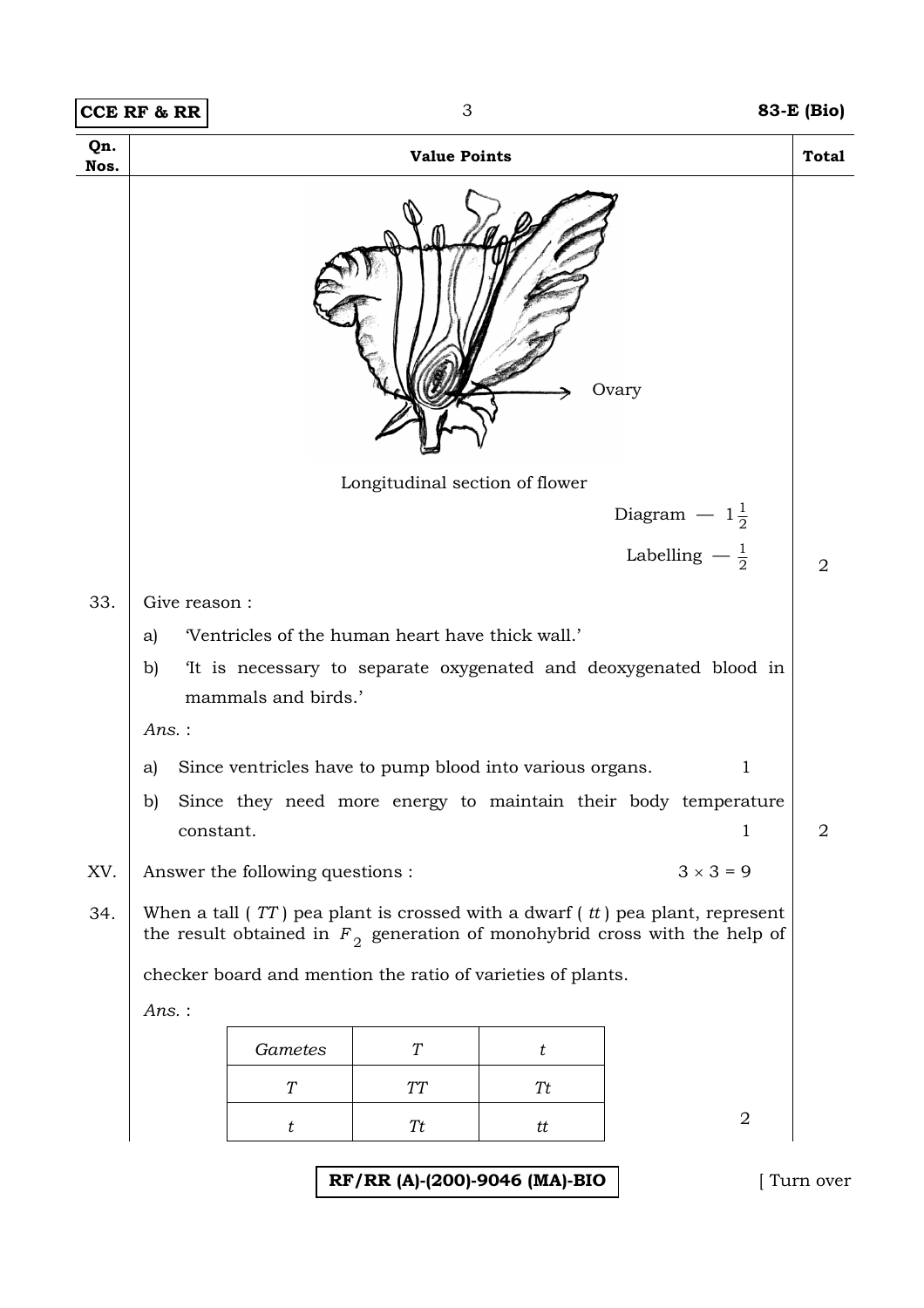#### **83-E (Bio)** 4 **CCE RF & RR**

| Qn.<br>Nos. | <b>Value Points</b>                                                                                                                              | <b>Total</b> |  |
|-------------|--------------------------------------------------------------------------------------------------------------------------------------------------|--------------|--|
|             | Ratio                                                                                                                                            |              |  |
|             | $TT:$ $Tt:$ $tt$                                                                                                                                 |              |  |
|             | 1:2:1<br>$\mathbf{1}$                                                                                                                            |              |  |
|             | <b>OR</b>                                                                                                                                        |              |  |
|             | Tall: Dwarf                                                                                                                                      |              |  |
|             | 3:1                                                                                                                                              | 3            |  |
| 35.         | What is trophic level ? Flow of energy in an ecosystem is always<br>unidirectional. Why? Explain.                                                |              |  |
|             | Ans.:                                                                                                                                            |              |  |
|             | $\frac{1}{2}$<br>Different levels / stages of food chain.                                                                                        |              |  |
|             | $\frac{1}{2}$<br>Because,                                                                                                                        |              |  |
|             | The energy that is captured by autotrophs does not revert back to the<br>$\star$<br>$\frac{1}{2}$<br>solar input.                                |              |  |
|             | The energy which passes to the herbivores do not come back to<br>$\star$<br>$\frac{1}{2}$<br>autotrophs.                                         |              |  |
|             | As energy moves progressively through the various trophic levels it is no<br>$\star$<br>longer available to the previous level.<br>$\frac{1}{2}$ |              |  |
|             | $\frac{1}{2}$<br>At different levels energy is lost in the form of heat.<br>$\star$                                                              | 3            |  |
| 36.         | Mention any four main factors that lead to the rise of new species.<br>a)                                                                        |              |  |
|             | The experiences of an individual acquired during its lifetime cannot be<br>b)                                                                    |              |  |
|             | passed on to its progeny. Give reason.                                                                                                           |              |  |
|             | <b>OR</b>                                                                                                                                        |              |  |
|             | What are fossils? Mention the methods of estimation of dating fossils                                                                            |              |  |
|             | and explain briefly.                                                                                                                             |              |  |
|             |                                                                                                                                                  |              |  |

#### **RF/RR (A)-(200)-9046 (MA)-BIO**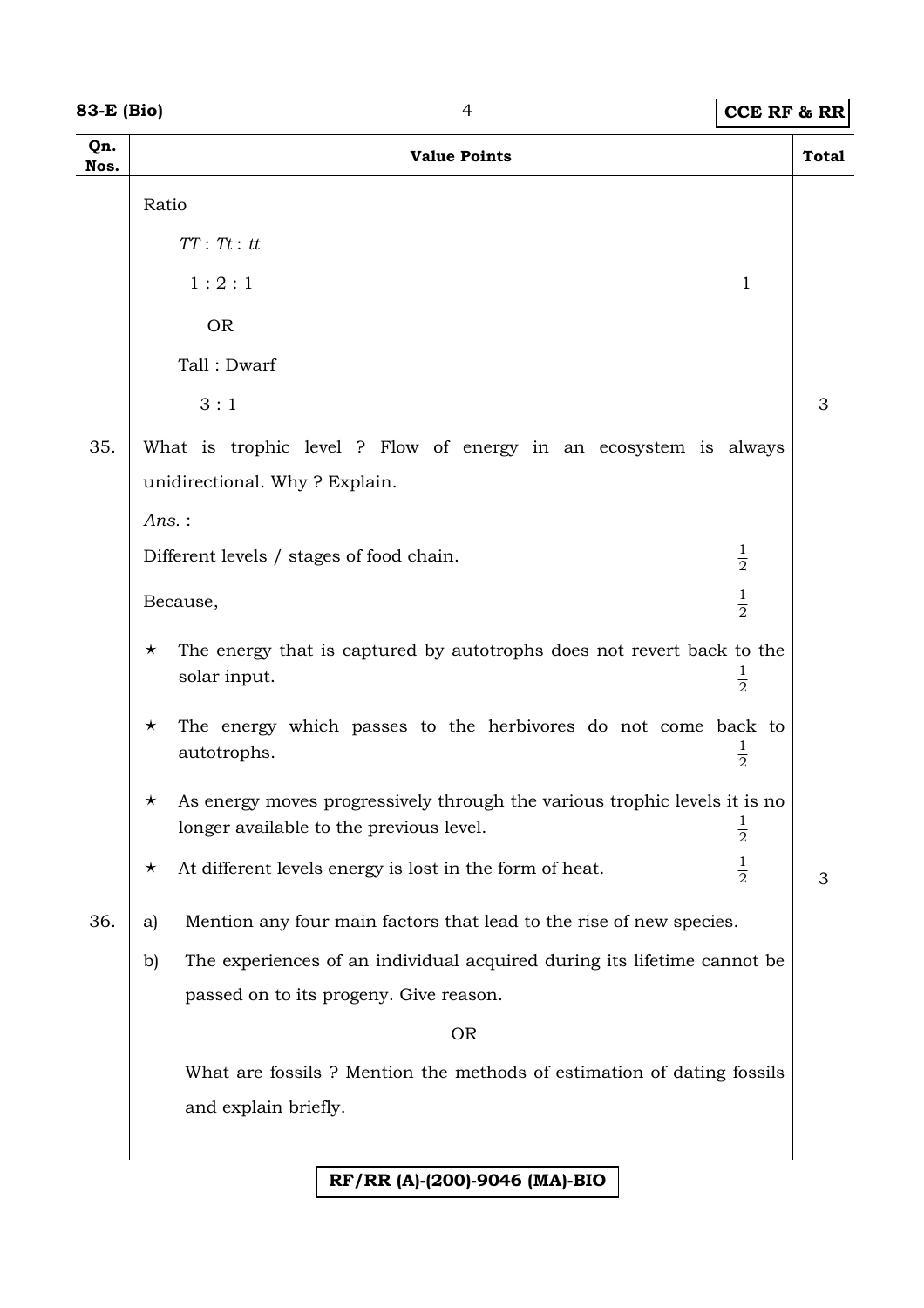**CCE RF & RR** 5 **83-E (Bio)** 

| Qn.      | <b>Value Points</b>                                                                                                          | <b>Total</b> |  |
|----------|------------------------------------------------------------------------------------------------------------------------------|--------------|--|
| Nos.     |                                                                                                                              |              |  |
| $Ans.$ : |                                                                                                                              |              |  |
|          | Factors responsible for the rise of new species :<br>a)                                                                      |              |  |
|          | Geographical isolation<br>$\star$                                                                                            |              |  |
|          | Natural selection<br>$\star$                                                                                                 |              |  |
|          | Inheritance of traits<br>$\star$                                                                                             |              |  |
|          | Genetic drift / gene flow<br>$\star$<br>Variation / mutuation / changes in DNA.<br>$\star$                                   |              |  |
|          | $4 \times \frac{1}{2} = 2$<br>(Any four)                                                                                     |              |  |
|          | Change in non-reproductive tissues cannot be passed on to the DNA of<br>b)<br>germ cells.<br>1                               | 3            |  |
|          | <b>OR</b>                                                                                                                    |              |  |
|          |                                                                                                                              |              |  |
|          | Preserved traces of living organisms in deep layers of the earth.<br>1<br>Methods:                                           |              |  |
|          | Relative method : The fossils we find closer to the surface are more<br>i)                                                   |              |  |
|          | recent than fossils we find in deeper layers.<br>1                                                                           |              |  |
|          | Determining the time period by using isotopes (dating)<br>$\overline{11}$                                                    |              |  |
|          | Detecting the ratios of different isotopes of same element in the fossil<br>material.<br>1                                   |              |  |
| XVI.     | $2 \times 4 = 8$<br>Answer the following questions :                                                                         |              |  |
| 37.      | Which molecule is formed during the first step of cellular respiration by the                                                |              |  |
|          | breakdown of glucose molecule in cytoplasm ? Mention the types of<br>respiration and write any two differences between them. |              |  |
|          | <b>OR</b>                                                                                                                    |              |  |
|          | Which are the factors essential for photosynthesis ? Mention the events that                                                 |              |  |
|          | occur during this process and represent this process by balanced chemical                                                    |              |  |
|          | equation.                                                                                                                    |              |  |
|          | $Ans.$ :                                                                                                                     |              |  |
|          | Pyruvate.<br>1                                                                                                               |              |  |
|          | Two types :                                                                                                                  |              |  |
|          | $\frac{1}{2}$<br>Aerobic respiration<br>i)                                                                                   |              |  |
|          | $\frac{1}{2}$<br>Anaerobic respiration.<br>$\overline{11}$                                                                   |              |  |
|          | RF/RR (A)-(200)-9046 (MA)-BIO                                                                                                | Turn over    |  |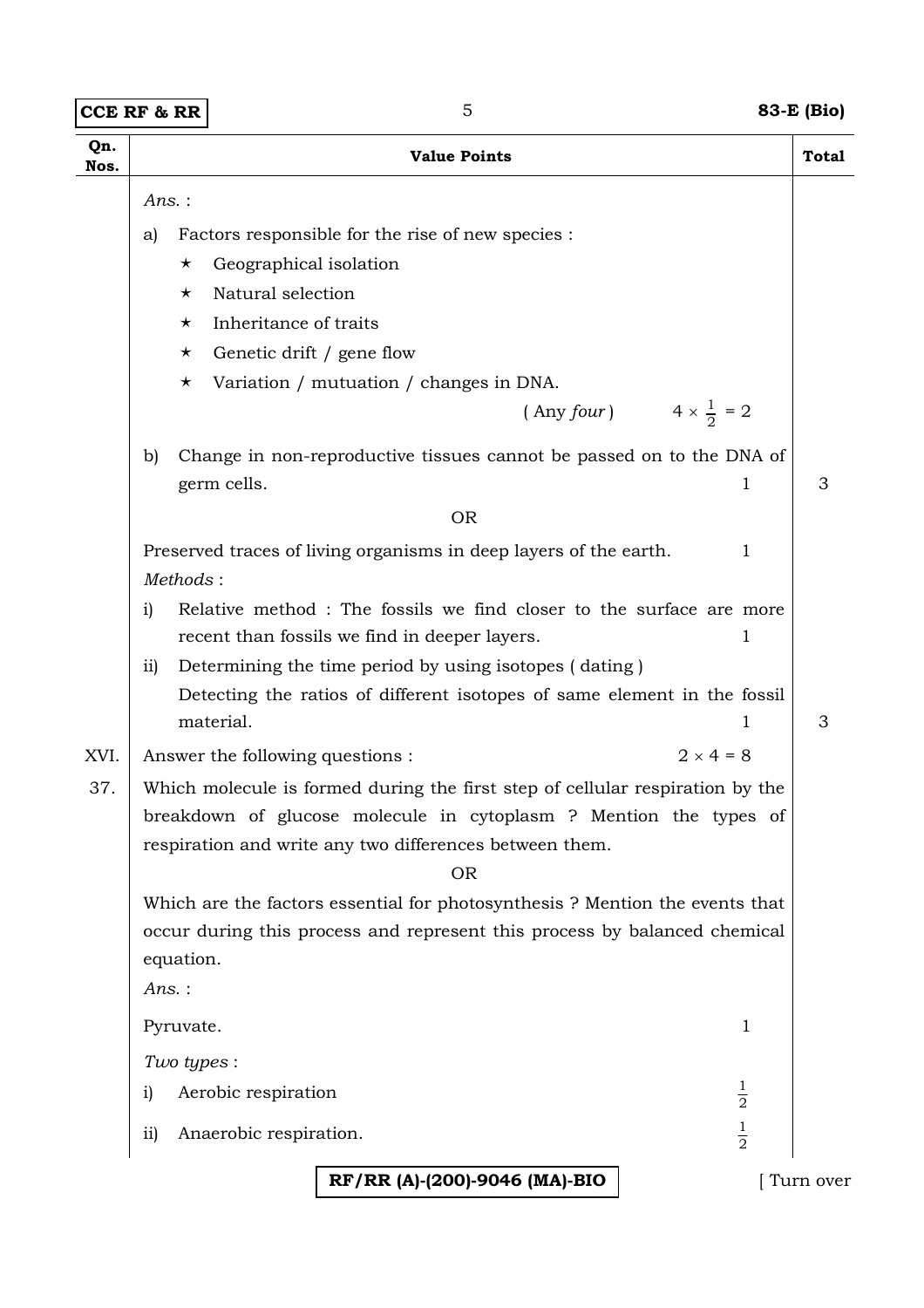| 83-E (Bio) |  |
|------------|--|
|------------|--|

# **83-E (Bio)** 6 **CCE RF & RR**

| Qn.<br>Nos. | <b>Value Points</b>                                                                          |                                                                        |   |
|-------------|----------------------------------------------------------------------------------------------|------------------------------------------------------------------------|---|
|             | Aerobic respiration                                                                          | Anaerobic respiration                                                  |   |
|             | $\star$ Atmospheric oxygen is utilised                                                       | $\star$ Atmospheric oxygen is not<br>utilised                          |   |
|             | $\star$ Liberates<br>more energy<br>with<br>carbon dioxide and water                         | $\star$ Liberates less<br>energy<br>with<br>ethanol and carbon dioxide |   |
|             | $\star$ Takes place in mitochondria                                                          | $\star$ Takes place in cytoplasm                                       |   |
|             | $\star$ Takes place in higher levels of<br>organisms                                         | $\star$ Takes<br>place<br>in<br>lower<br>organisms like yeast.         |   |
|             |                                                                                              | $($ Any two)<br>$1 + 1$                                                | 4 |
|             |                                                                                              | <b>OR</b>                                                              |   |
|             | Factors essential for photosynthesis :                                                       |                                                                        |   |
|             | Carbon dioxide, water, minerals, sunlight and chlorophyll.                                   | $\mathbf{1}$                                                           |   |
|             | Events that occur during photosynthesis :                                                    |                                                                        |   |
|             | Absorption of light energy by chlorophyll.<br>i)                                             | $\frac{1}{2}$                                                          |   |
|             | $\frac{1}{2}$<br>$\overline{11}$<br>Conversion of light energy into chemical energy.         |                                                                        |   |
|             | Splitting of water molecules into hydrogen and oxygen molecules.<br>$\overline{iii}$         | $\frac{1}{2}$                                                          |   |
|             | $\frac{1}{2}$<br>Reduction of carbon dioxide into carbohydrates.<br>iv)                      |                                                                        |   |
|             | Equation:                                                                                    |                                                                        |   |
|             | <u>Sunlight</u><br>$6CO_2 + 12H_2O -$                                                        | $C_6H_{12}O_6 + 6O_2 + 6H_2O$<br>$\mathbf 1$                           |   |
|             | Chlorophyll<br>Glucose                                                                       |                                                                        | 4 |
| 38.         | Draw the diagram showing the structure of the human brain and label the<br>following parts : |                                                                        |   |
|             | Cerebrum<br>$\mathbf{i}$                                                                     |                                                                        |   |
|             | Cerebellum.<br>ii)                                                                           |                                                                        |   |
|             |                                                                                              |                                                                        |   |
|             |                                                                                              | RF/RR (A)-(200)-9046 (MA)-BIO                                          |   |